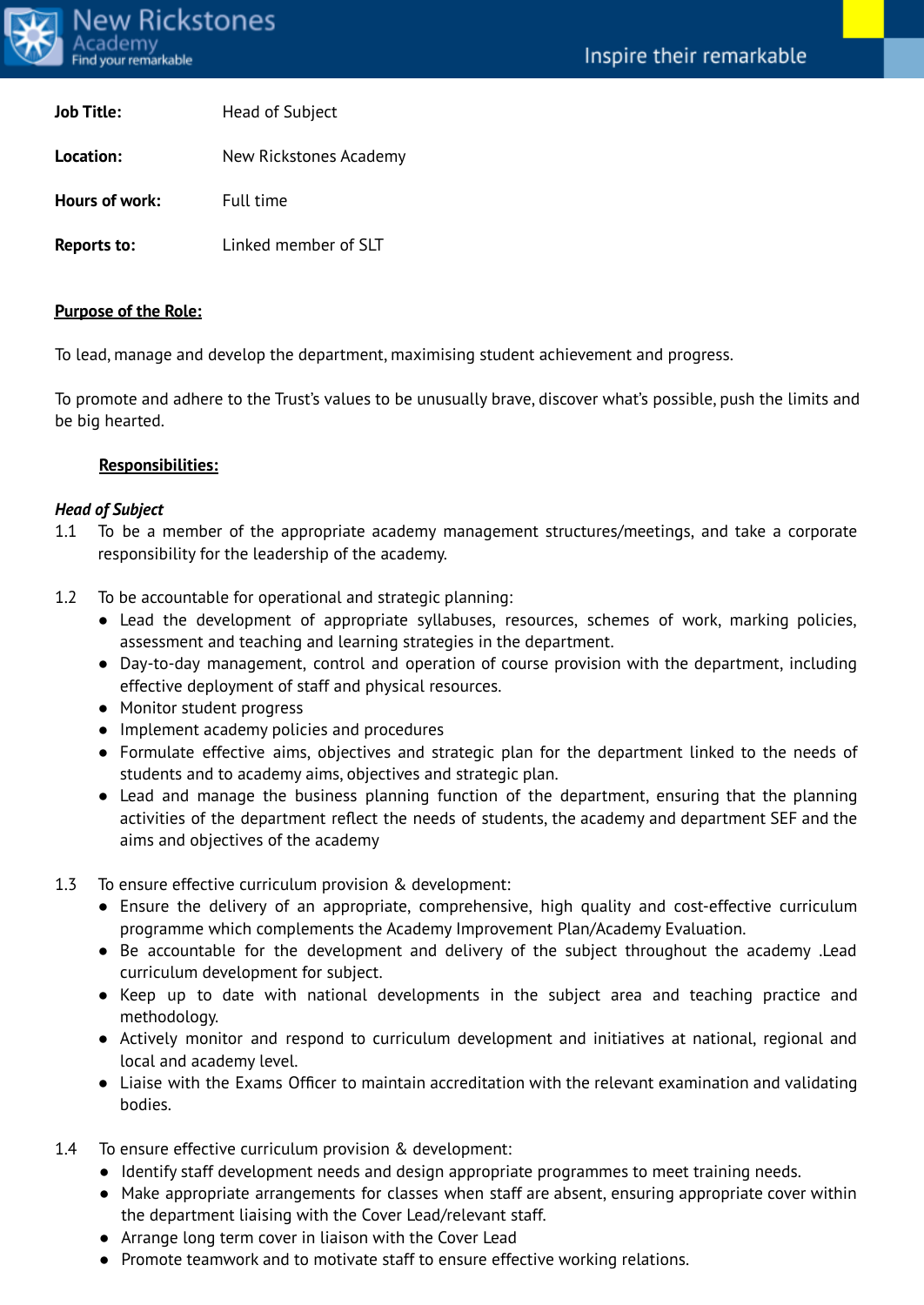- Participate in the academy's training programmes as appropriate
- 1.5 To ensure the effective operation of quality control systems:
	- Set departmental targets and ensure these are achieved.
	- Establish common standards of practice within the department and develop the effectiveness of teaching and learning styles in all subject areas within the department.
	- Contribute to the academy procedures for lesson observation.
	- Implement academy quality procedures and ensure adherence within the department.
	- Monitor and evaluate the curriculum area/department in line with agreed academy procedures including evaluation against quality standards and performance criteria.
	- Seek/implement modification and improvement where required.
	- Ensure that the department's quality procedures meet the requirements of Self Evaluation data and the strategic plan.
- 1.6 To ensure effective data management:
	- Ensure the maintenance of accurate and up-to-date information concerning the department as required by the academy systems.
	- Make use of analysis and evaluate performance data provided.
	- Identify and take appropriate action on issues arising from data, systems and reports; setting deadlines where necessary and reviewing progress on the action taken.
	- Produce reports within the quality assurance cycle for the department.
	- Produce reports on examination performance, including the use of value-added data.
	- Manage the department's data collection.
	- Provide relevant information about the department's performance and development.
- 1.7 To ensure effective communications for the department
	- Ensure effective communication/consultation as appropriate with parents
	- Liaise with the AET, partner schools, higher education, industry, examination boards, awarding bodies and other relevant external bodies.
	- Positively represent the views and interests of the department.
- 1.8 To ensure effective marketing and liaison for the department:
	- Contribute to the academy liaison and marketing activities
	- Lead the development of effective subject links with partner academies and the community, attendance where necessary at liaison events in partner academies and the effective promotion of subjects at Open Days/Evenings and other events.
	- Actively promote the development of effective subject links with external agencies.
- 1.9 To ensure effective management of departmental resources:
	- Budget holder for department
	- Ensure departmental teaching commitments are effectively timetabled and roomed.
- 1.10 To promote the academy key drivers through the subject area
- 1.11 To actively seek opportunities to promote the subject within the academy and wider community:
	- Work with other schools and external companies
	- Lead/participate in events
	- Support primary liaison work
	- Engage in subject-related awards

### *Teaching*

- 2.1 To undertake teaching in accordance with the appropriate professional standards.
- 2.2 To teach, students according to their educational needs, including the setting and marking of all class work and coursework carried out by students in the academy and elsewhere.
- 2.3 To assess, record and report on the attendance, progress, development and attainment of students and to keep such records as are required.
- 2.4 To provide, or contribute to, oral and written assessments, reports and references relating to individual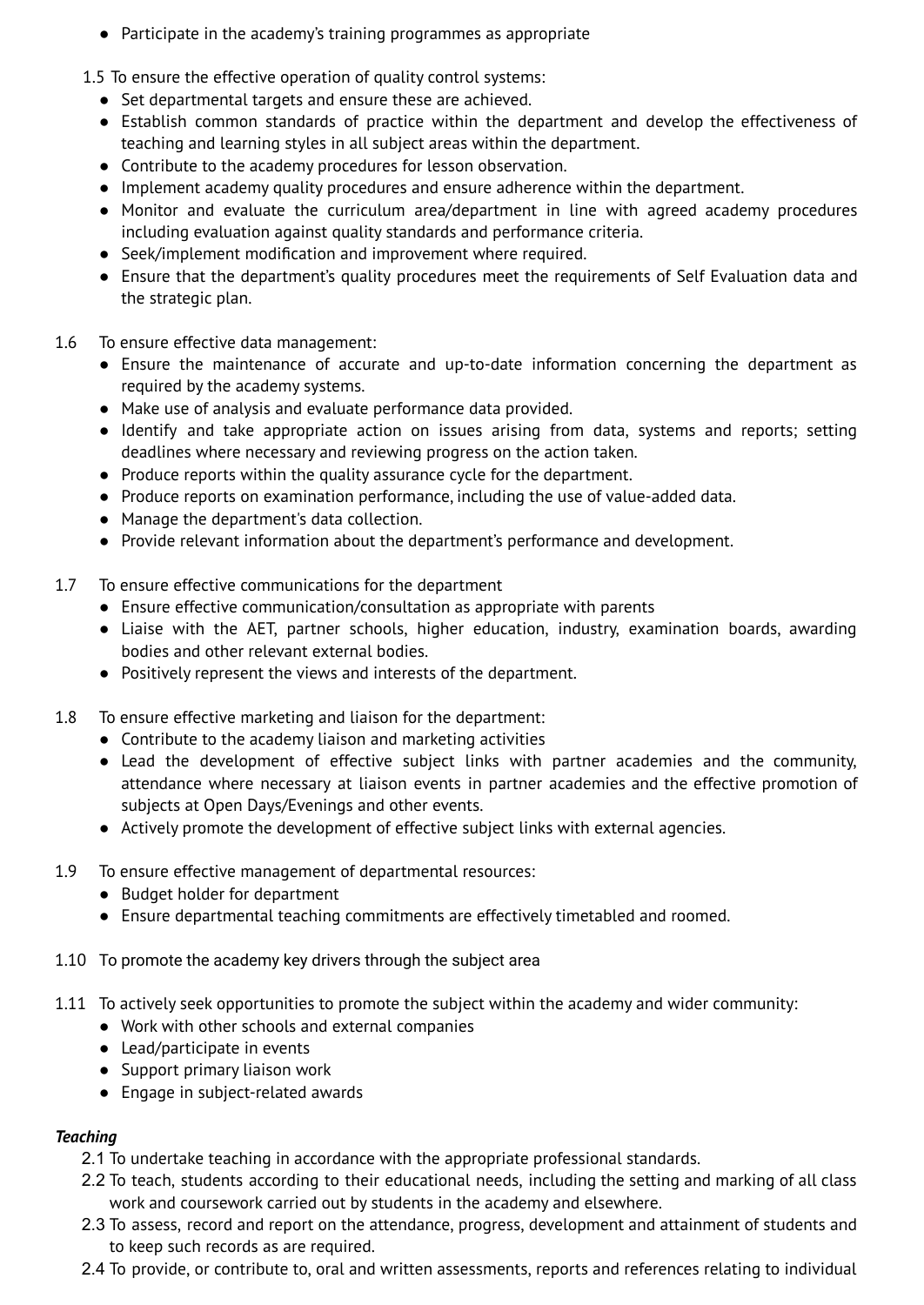students and groups of students.

- 2.5 To ensure that ICT, literacy and numeracy are reflected in the teaching/learning experience of students.
- 2.6 To ensure a high quality learning experience for students that meet internal and external quality standards.
- 2.7 To prepare and update subject materials.
- 2.8 To use a variety of delivery methods that will stimulate learning appropriate to student needs and demands of the syllabus.
- 2.9 To maintain discipline in accordance with the academy procedures, and to encourage good practice with regard to punctuality, behaviour, standards of work and homework.
- 2.10 To undertake assessment of students as requested by external examination bodies, curriculum areas and academy procedures.
- 2.11 To mark, grade and give written/verbal and diagnostic feedback as required.
- 2.12 To liaise with the SENDCO and the form tutor over SEND students, modifying teaching accordingly.

## *Form Tutor*

- 3.1 To support students in all aspects of their academy life and in preparation for their adult life
- 3.2 To develop an understanding and knowledge of each student as an individual
- 3.3 To enable students to play an active role in all aspects of the tutorial and PSHE programme
- 3.4 To undertake administrative-related tasks

## *Pastoral System*

- 4.1 In conjunction with the pastoral team, to monitor and support the overall progress and development of students within the department.
- 4.2 To monitor student attendance together with students' progress and performance in relation to targets set for each individual; ensuring that follow-up procedures are adhered to and that appropriate action is taken where necessary.
- 4.3 To contribute to Life Skills and SMSC according to academy policy.
- 4.4 To ensure the academy's behaviour management systems are implemented in the department
- 4.5 To follow the academy's safeguarding policies and procedures

# *Academy Duties*

- 5.1 To undertake duties before academy and at break, on a rota basis.
- 5.2 To set cover work when on leave of absence.
- 5.3 To play a full part in the life of the academy community, to support its values and ethos.

# *Line Management and Health & Safety*

- 6.1 To line manage the department team including recruitment; induction; training and development; 1-1 meetings, performance appraisals; absence management; performance and conduct
- 6.2 To communicate relevant academy procedures to team and ensure that they are adhered to
- 6.3 To ensure a safe and healthy environment is maintained within the departmental area, ensuring risk assessments and any other necessary health and safety documentation are completed and referring any areas of concern to SLT Link and Building Operations Supervisor

### **Employee value proposition:**

We passionately believe that every child can discover their own remarkable life. It's what motivates us around here. We know this vision requires something extra. Which is why at AET, you'll find more. More opportunities, so you can forge your own path. More care and support, so you can prioritise what matters most. More purpose, for you and for the children we're inspiring. Come inspire their remarkable with us.

### **Our values:**

The post holder will be expected to operate in line with our values which are:

● Be unusually brave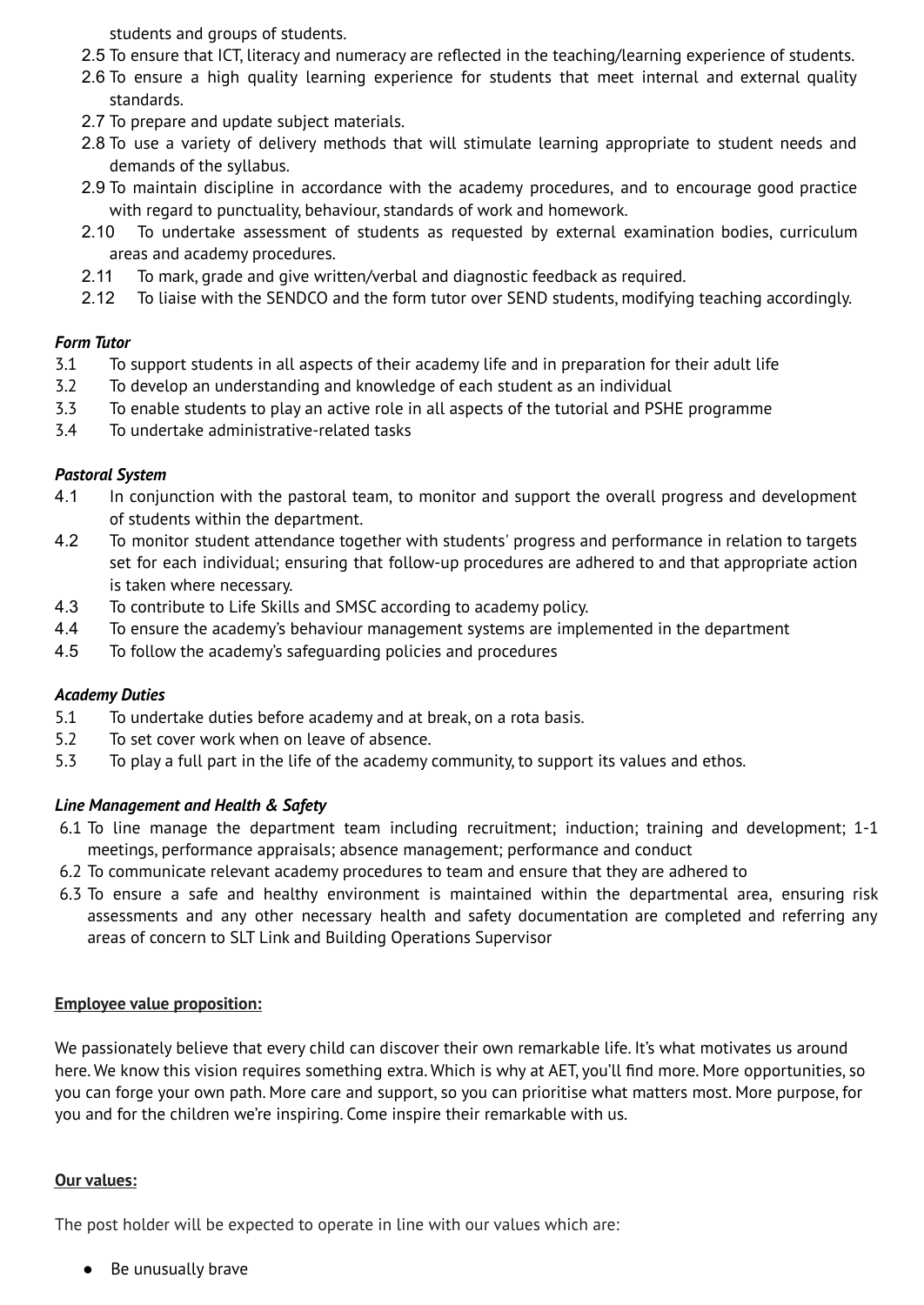- Discover what's possible
- Push the limits
- Be big hearted

### **Other clauses:**

- 1. The above responsibilities are subject to the general duties and responsibilities contained in the Statement of Conditions of Employment/ Teachers' Pay and Conditions.
- 2. This job description allocates duties and responsibilities but does not direct the particular amount of time to be spent on carrying them out and no part of it may be so construed.
- 3. The job description is not necessarily a comprehensive definition of the post. It will be reviewed at least once a year and it may be subject to modification or amendment at any time after consultation with the holder of the post.
- 4. This job description may be varied to meet the changing demands of the academy at the reasonable discretion of the Head of School / Executive Principal
- 5. There may be occasions when it will be necessary to cover other Administrative roles within the academy or to work with the administrative team when there are peaks and pressing issues.
- 6. This job description does not form part of the contract of employment. It describes the way the post holder is expected and required to perform and complete the particular duties as set out in the foregoing.
- 7. Postholder may deal with sensitive material and should maintain confidentiality in all academy related matters.

## **Safeguarding**

We are committed to safeguarding and protecting the welfare of children and expect all staff and volunteers to share this commitment. A Disclosure and Barring Service Certificate will be required for all posts. This post will be subject to enhanced checks as part of our Prevent Duty.

### **Equality, Equity, Diversity and Inclusion**

At AET, we want all of our employees to feel included bringing their passion, creativity and individuality to work. We value all cultures, backgrounds and experiences, and we truly believe that diversity drives innovation. Join our family and help us inspire every child to choose a remarkable life.cate will be required for all posts. This post will be subject to enhanced checks as part of our Prevent Duty.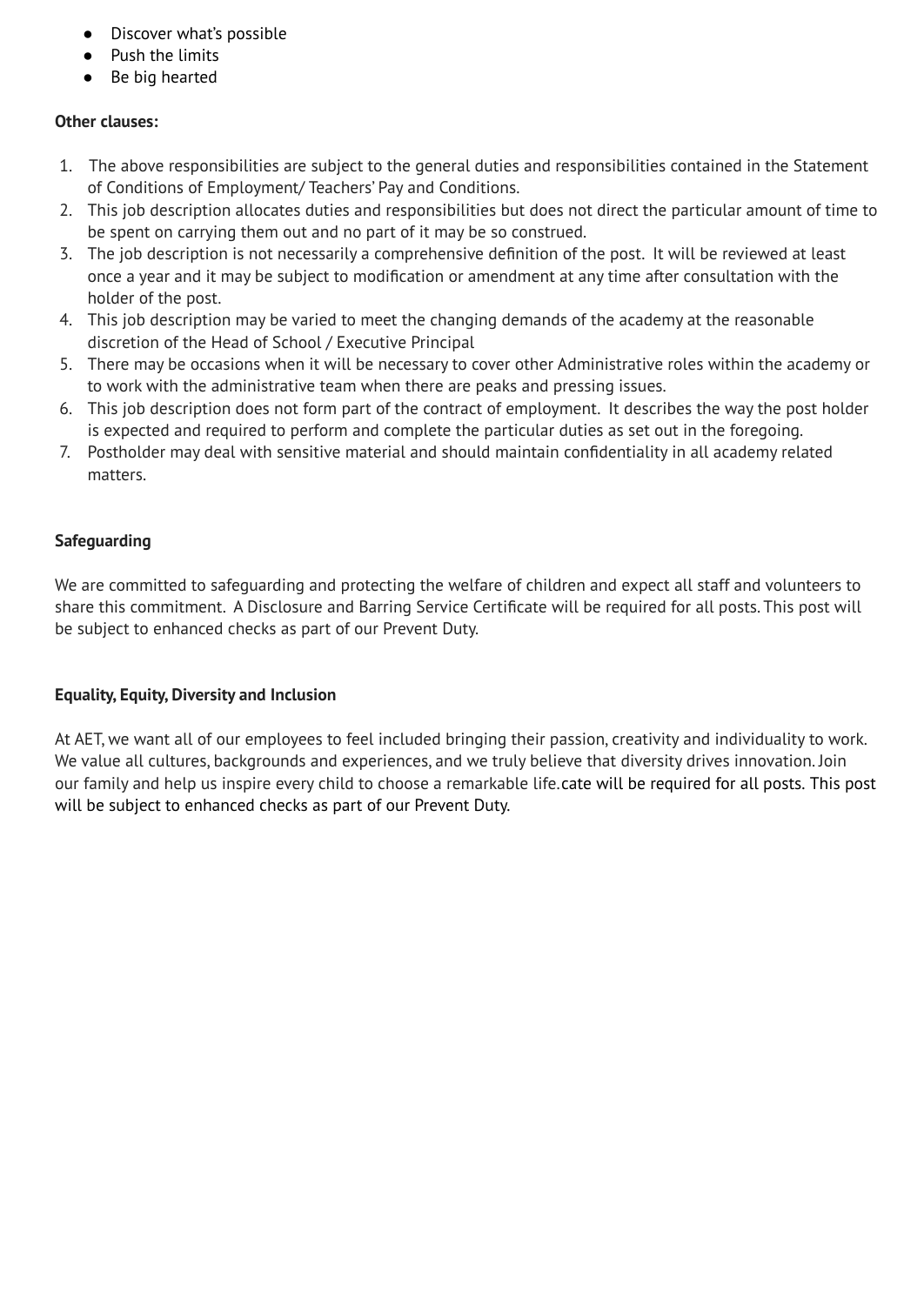

# **Person Specification: Head of Subject**

| <b>General heading Detail</b>             |                                                                          | <b>Essential requirements</b>                                                                                                                                                                                                                                                                                                                                                                                                                                                                                                                              | Desirable requirement                                                                                      |
|-------------------------------------------|--------------------------------------------------------------------------|------------------------------------------------------------------------------------------------------------------------------------------------------------------------------------------------------------------------------------------------------------------------------------------------------------------------------------------------------------------------------------------------------------------------------------------------------------------------------------------------------------------------------------------------------------|------------------------------------------------------------------------------------------------------------|
| <b>Qualifications</b>                     | <b>Qualifications</b><br>required for the role                           | Degree in a relevant discipline<br>Teaching qualification recognised by DfE<br>Evidence of continuing and recent professional<br>development relevant to role.                                                                                                                                                                                                                                                                                                                                                                                             | Middle Leaders or<br>other leadership<br>qualification                                                     |
| Knowledge /<br><b>Experience</b>          | Specific knowledge/ $  \bullet  $<br>experience required<br>for the role | Experience of outstanding, sustained, and successful<br>teaching at KS3/4/5 across all abilities<br>$\bullet$ Advanced<br>knowledge of National<br>Curriculum<br>requirements<br>Knowledge of strategies for improving the quality of<br>teaching and learning<br>Knowledge of monitoring and evaluating<br>the<br>$\bullet$<br>effectiveness of teaching and learning<br>Experience of delivering presentations and training<br>sessions<br>Experience of developing effective strategies to raise<br>attainment and improve progress across a department | Experience of leading<br>a department with<br>successful outcomes in<br>attainment and<br>student progress |
|                                           |                                                                          |                                                                                                                                                                                                                                                                                                                                                                                                                                                                                                                                                            | Experience of leading,<br>managing and<br>developing a team                                                |
| <b>Skills</b>                             | Line management<br>responsibilities (no.)                                | Line management for department                                                                                                                                                                                                                                                                                                                                                                                                                                                                                                                             |                                                                                                            |
|                                           | Forward and<br>strategic planning                                        | Strategic planning for department                                                                                                                                                                                                                                                                                                                                                                                                                                                                                                                          |                                                                                                            |
|                                           | Budget (size &<br>responsibilities)                                      | Department budget                                                                                                                                                                                                                                                                                                                                                                                                                                                                                                                                          |                                                                                                            |
|                                           | Abilities                                                                | Ability to embed successful change across the school<br>by effectively completing tasks and evaluating<br>outcomes within agreed timescales.<br>Ability to inspire, challenge, motivate and empower<br>teams and individuals to achieve high goals<br>Ability to prioritise, plan and organise self and others<br>Ability to think analytically and creatively and<br>demonstrate initiative in solving problems                                                                                                                                           |                                                                                                            |
| <b>Personal</b><br><b>Characteristics</b> | Behaviours                                                               | Resilience and optimism<br>Commitment to the Academy's aims, ethos and vision<br>Personal enthusiasm and commitment to leadership<br>aimed at making a positive difference to students<br>Personal & professional integrity, including modelling<br>values and vision<br>Aware of own strengths and areas for development<br>and listen to, and reflect constructively and act upon<br>as appropriate, feedback from others                                                                                                                                |                                                                                                            |